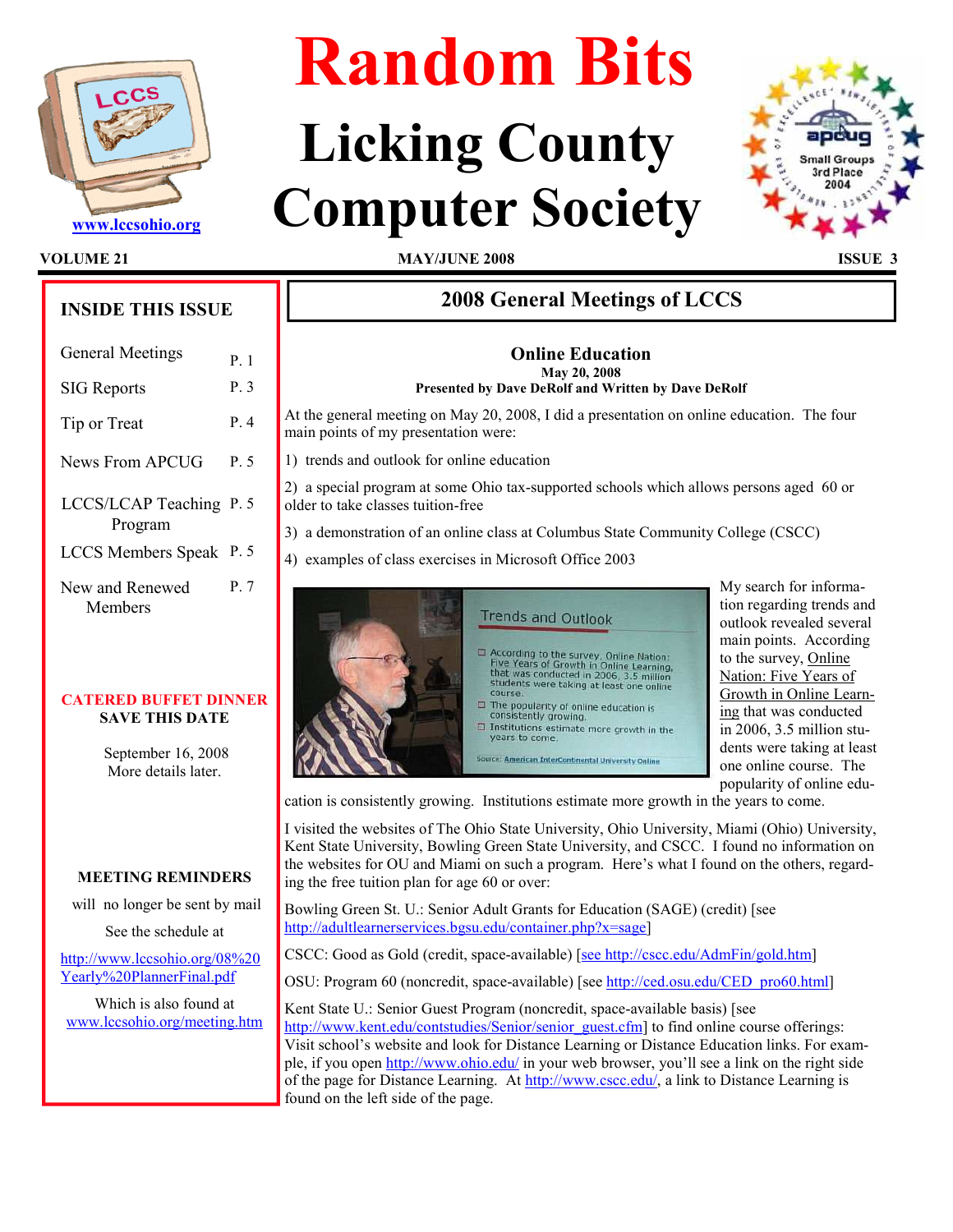During the spring quarter, I was enrolled in CIT 101 (PC Applications 1) at CSCC and I demonstrated how this online class works. CIT 101 covers four components (Word, Excel, Access, and PowerPoint) of Microsoft Office 2003. The entire class is done online except the final exam. Participation in a Discussion Board is required and is part, albeit a small part, of the grade for the course. Grading of quizzes is automatic; the results are immediately available on the website. Other assignments, projects in Word, Excel, Access, and PowerPoint, are uploaded to the instructor for grading. The instructor then posts the grade on the website where each student can access their personal information by logging on with their username and password.

I displayed some of the projects and talked about some aspects of each of them. For this PowerPoint presentation for the Licking County Computer Society, I used the same design template that was used for the first PowerPoint exercise in the class.

At the outset of this course, I was skeptical about whether I would learn much from the class. A more advanced class in Microsoft Office (CIT 102) is also offered at CSCC and, prior to my actual enrollment, I was thinking CIT 101 would be a waste of time and I should take CIT 102. However, since CIT 101 is a prerequisite for CIT 102, and I was eligible for the free tuition program (noted above), I decided to go ahead and take CIT 101. I have used Microsoft Office, especially Word and Excel, for many years, going through several versions of Office. But, I did, indeed, learn many new tips and tricks with Word, Excel, and Access, all of which I had previously used. Other members of the class posted similar comments in the Discussion Board.

So, I would recommend this class for anyone wanting to improve their knowledge of and skill with Microsoft Office. The textbook is also quite good and could also be used for selfstudy. It is Microsoft Office 2003: Introductory Concepts and Techniques, Premium Edition (Shelly Cashman); I bought a used one on **Amazon.com** for much less than the cost of a new one at the college bookstore.

CSCC offers many other computer classes and, like CIT 101, many of them are offered online. Many classes in other areas are also online now. Some classes are called "Hybrid" because they are a mix of online and traditional education. A complete list of courses offered is available on the school's website.

#### Functional Resources – Economically Enticing June 17, 2008

Presented by John Kennedy and Written by John Kennedy

I need computer software that works for me and comes at a reasonable price. I appreciate the past work done by the software "giants", but it's my personal feeling that software prices have gotten out of hand. I no longer can afford some of the software I need and began looking for alternatives.

Thanks to a concept called "Open Source" where software developers allow their software to be "open" to every-



one, especially to those that want to help improve it; and to other developers that want to design quality software with little or no cost (because they just like developing software). Because of this, I have found a lot of functional resources that are economically enticing (FREE) and now I can have the quality software that I need without worrying about the price.

In most of my experiences so far, the software does everything that I need it to do. I must add that I don't know if these software options do everything the paid ones do. But if they don't, what is lacking is something I must not need. My philosophy is: give the free, open software a try. If you find it's not doing something that you really need and the paid version does; then buy the paid version. But with the full understanding that whatever the cost of the software is, you are actually paying the full purchase price just for those one or two "features" the free one doesn't have.

There are 6 different "classes" of software that I use on a regular basis: operating system, firewall, anti-virus, productivity tools (word processing, spreadsheet, presentations, and databases), graphics/imaging, and desktop publishing. I would like to give you some examples of what I'm using that doesn't cost me a thing.

Operating System: Where as Microsoft Windows XP and Vista would cost you \$200/\$260, the Linux operating system (I use Ubuntu<sup>1</sup>, or another good one is openSuSE<sup>2</sup>) doesn't cost you anything. The OS can look very similar to Windows, and acts pretty much the same with opening and closing windows. The same goes for a firewall (software that keeps outsiders from getting access to your computer), the paid version can cost \$40/\$50 to buy and about \$40 yearly renewal fees; the Open Source software (such as ZoneAlarm<sup>3</sup> or Comodo<sup>4</sup>) do not cost anything up front or have any yearly fees. Just about the only thing the paid versions give you is a faster connection to download daily updates and some advanced/additional components that I wouldn't use.

When it comes to the anti-virus software it continues the same pattern: versions you buy (such as Norton or McAfee) would cost \$40 to buy and between \$30-\$40 in yearly renewal fees. But again the open source programs (I use  $AVG<sup>5</sup>$ , and another good one is Avast<sup>6</sup>) do not have an initial cost factor and never have any update fees. The biggest missing part is automatic scanning, but I can routinely run a scan myself every two weeks.

The biggest group of software that I use comes under the Productivity Tools. The program includes a word processor, spreadsheet, and presentation. The Microsoft Office Suite can cost anywhere between \$150-\$500, depending on the version you buy. The more "parts" you have included, the higher the cost. And then there's OpenOffice  $^7$  and AbiWord  $^8$ . They come in one version and just about everything comes with it. OO includes the same components, but also includes a database and a drawing program (still free).

The last areas are graphics and publishing. Adobe Photoshop can cost you about \$650 for the complete program (including many things that I'll never use), yet there's a version very close in look/feel/function (GIMP  $9$ ) that's free. Its a bit powerful so I've kind of downgraded and have purchased an outdated copy of PaintShopPro, but there's another program based on the sim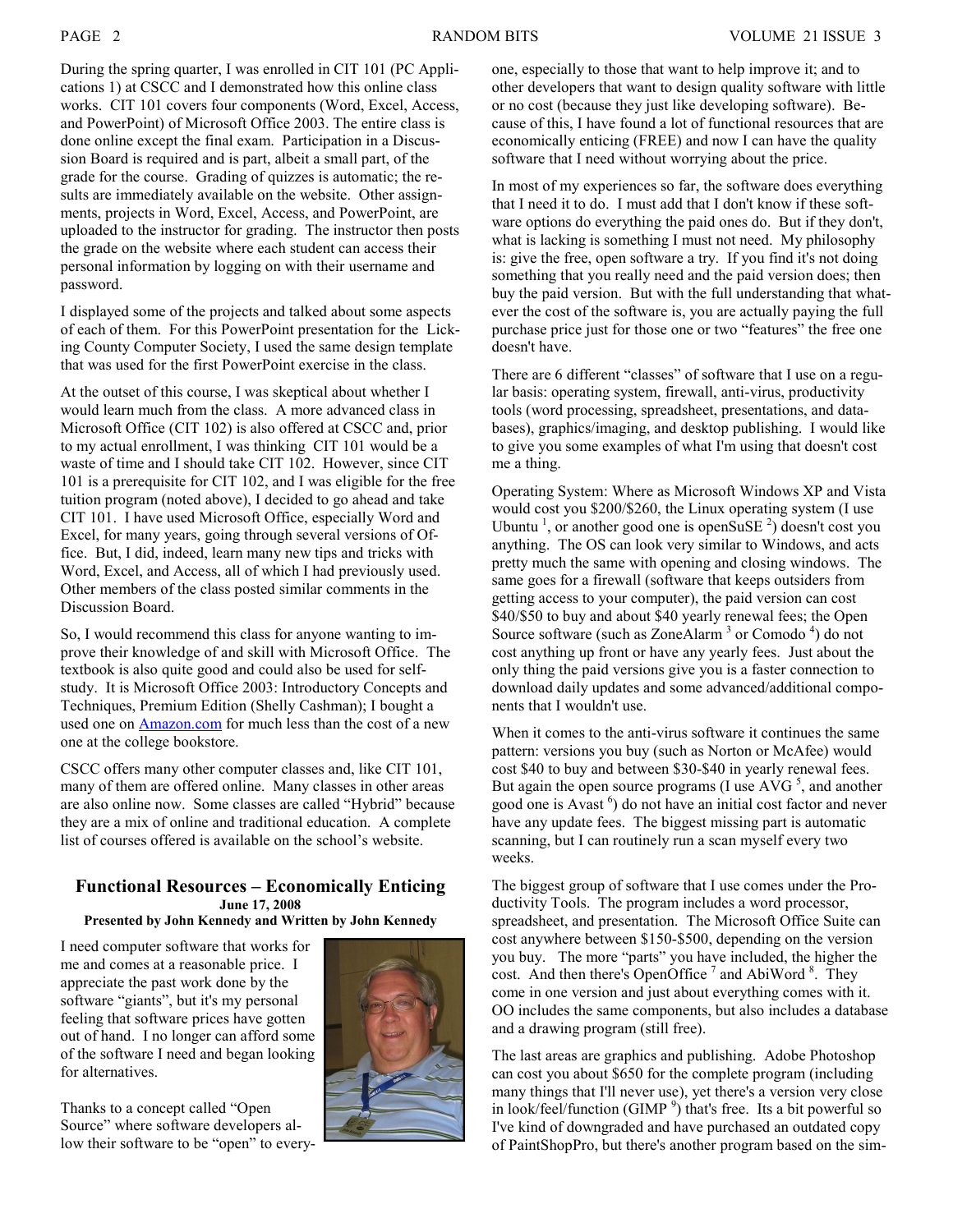.

ple "Paint" program called, Paint.Net <sup>10</sup> that does quite a bit more and it's free. And for those that might use the Microsoft Publisher program (\$170), there's a very good free program called Scribus<sup>11</sup>

 The financial bottom line rings up anywhere from \$700 to \$1670, as opposed to getting all the software that I use for \$ 0. It doesn't cost anything for you to try them, and many of the paid versions will let you download a trial version so you can see if they do have things you really need.

<sup>1</sup>www.ubuntu.com/getubuntu

<sup>2</sup> http://software.opensuse.org/

<sup>3</sup> www.zonealarm.com/

<sup>4</sup> www.personalfirewall.comodo.com/

<sup>6</sup> http://free.grisoft.com

<sup>7</sup> www.openoffice.org

<sup>8</sup> www.abisource.com

<sup>9</sup> www.gimp.org

<sup>10</sup> www.getpaint.net

www.scribus.net

#### SIG REPORTS

#### Word/Works SIG Mary Frances Rauch, SIG Leader Written by Mary Frances Rauch

#### May 21, 2008 Word/Works SIG — Zerger Hall 9:30 AM

1. Discussion of a recent email and its attachment received by many in our User Group led us to learn how to convert a file with .htm extension to a .doc extension. Also we had a minireview of how to SHOW/HIDE file extensions.

2. We demonstrated how to insert Comments into a document, and how to color/shade the comment box and text.

3. There was interest in reviewing how to make "decorative" and colored underlines in a document. Everyone offered ideas and suggestions to personalize our example.

4. We discussed the "Random Text" feature sometimes used in Word to quickly populate a page for formatting examples. The standard command =rand( ) and press ENTER, changes rather dramatically in Word 2007. Instead of offering multiple paragraphs of the same sentence, (The quick brown fox jumps over the lazy dog.), Word 2007 will produce 3 paragraphs of text explaining how to perform basic formatting actions.

#### Tuesday Repair SIG Wyn Davies, SIG Leader Written by J.C. Deck

#### June 3, 2008 Repair SIG — A-frame 1:00 PM

 There were 17 members in attendance. One member brought their computer in with a malfunctioning network card. The card had stopped functioning after a severe thunderstorm passed over their house. The network card was replaced and that

solved the member's problem.

Another member had trouble with a corrupted registry. CCleaner was installed on the computer to try and repair the registry. After CCleaner scanned the registry, several issues were found and repaired. It was unclear whether this solved the trouble the owner was having with their computer or not.

Another member had an old Dell laptop that they were trying to load with Windows XP. The problem was that their computer only had a 4Gb hard drive, which was to small for Windows XP. The members of the repair SIG tried to load Xubuntu on the member's computer. However, the installation stalled about 30% completed. It was discovered that the fan on the laptop had failed and the laptop overheated. The member was given a different laptop loaded with Xubuntu.

#### Saturday Repair Wyn Davies, SIG Leader Written by John Kennedy

#### June 21, 2008 Repair SIG — A-frame 1:00 PM

The bi-monthly Repair SIG met on Saturday following the General Meeting. There was a shortage of "repair people" so the night went a little longer than normal. An easy fix was a laptop that had a bad/corrupt AVG installation file. Once we were able to get it removed completely, a new download was done and a successful installation/update was done. A second computer had updates done to it and we ran some of the spyware/malware programs for them. That was also the case for another machine, but it was unable to connect to the Internet so an older version of AdAware was loaded with an old definition file. Since it could not get on-line to get either the upgrade version or updated files, the computer will have to come back so that someone can run a stand-alone virus program as it was felt that the computer had something locking the network connection in Windows (there was no problem running a LiveCD with Ubuntu on it). The final computer was also a very messed up one that couldn't be booted into Windows. Lots of different things were tried, but in the end a copy of Ubunutu was installed so that they could see if they could use that software at home. If it doesn't work out, the person that brought in the computer would qualify for the Mar program and we'll install a new operating system (they did not have any installation CD's with them.)

#### Linux SIG Jim Amore SIG Leader Written by Ken Bixler

#### May 4, 2008 Linux SIG — A-frame 1:00 PM

Several non-Linux SIG club members attended to various other projects. One XP system was repaired and advice provided to the owner of another who may attempt repair at home. We moved a portion of the salvaged recycle collection equipment to the basement from upstairs. Two members are continuing organizing and rearranging of A-frame resources. The effort is making more space available and should ease locating disks and cables while troubleshooting.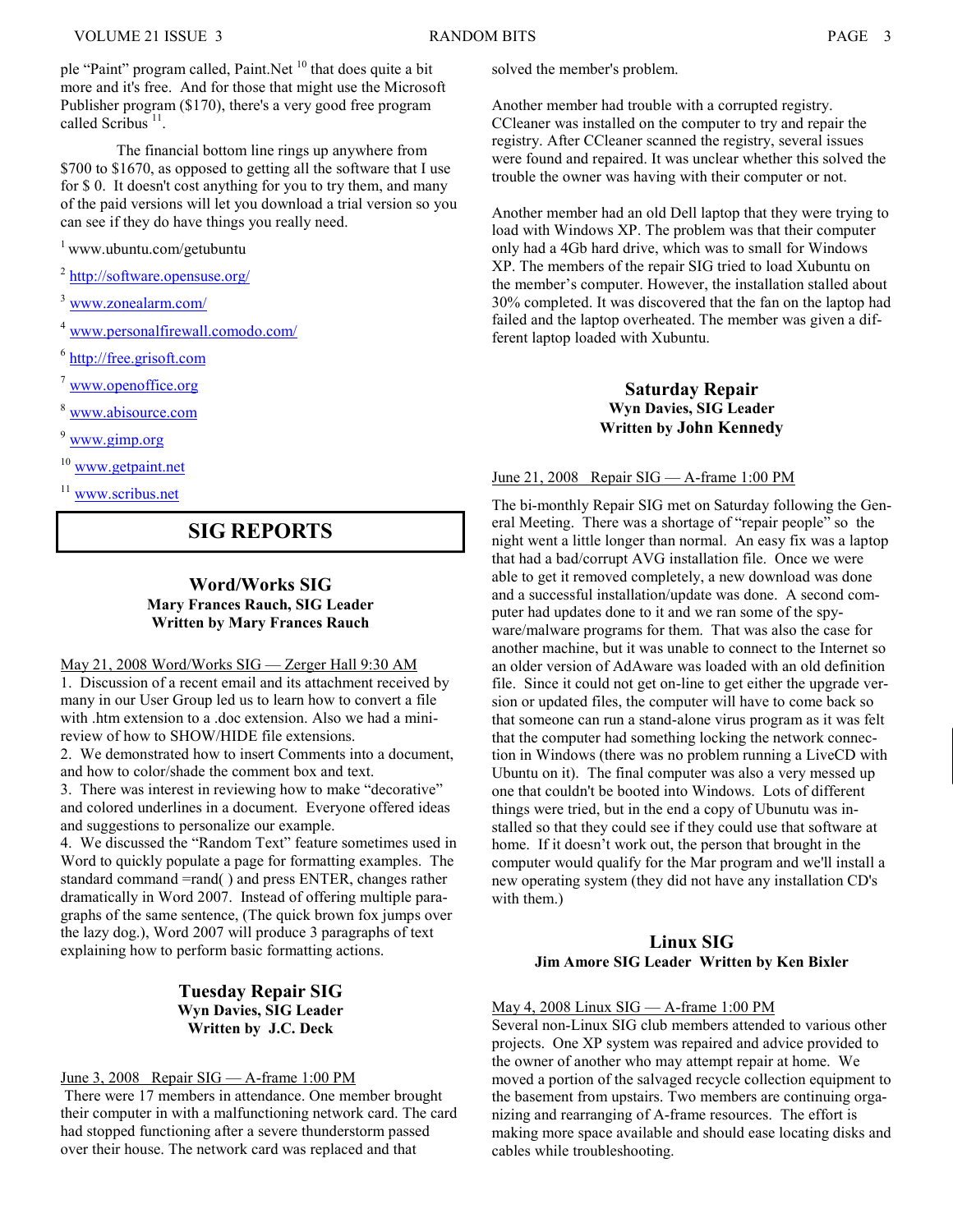#### Digital Imaging SIG David Clement SIG Leader Written by Ron Sherwood

#### May 13, 2008 — Digital Imaging SIG Zerger Hall 7::00 PM

"Get the red out," says the television ad. That's just what members of the Digital Imaging SIG did at the May meeting. Most photographers who have used flash have seen "red eye" the result of light from a flash bouncing off the subject's retinas and reflecting back to the camera lens. In animal pictures, eyes sometimes have a white, yellow, or green glint depending upon the animal.

SIG leader David Clement first used the red eye tool from the tools menu of Paint Shop Pro. Using this method provides a quick fix for red eye. It's just a matter of selecting the tool, setting the diameter of the circle used for correction to the size of the eye, placing the cross hairs in center of the eye and hitting enter.

To get more control over the correction including a color selector, David used the Red Eye Removal tool on the Adjust menu. This tool allows adjustment of the size and shape of the area affected. In addition users can adjust the color, hue, pupil lightness, iris size, glint size and glint lightness. Another selection on the Red Eye Removal allows users to choose between human eyes and animal eyes. The animal eyes option provides various cat and dog eye selections. However, the "animal eye" selection does not provide users with all the options, color for instance, that the "human eye" method offers.

Red eye can result from any camera with a flash positioned close to the lens such as those built-in to cameras. When subjects look into the lens, they're also looking directly at the flash, which means that their retinas pick up and reflect almost all of the light from the flash.

Photographers can use methods to reduce red eye but these have varying degrees of success.

Indoors, turn on as many room lights as possible. The additional light will cause your subject's pupils to constrict more so less flash light will be reflected back to the lens. Most cameras adjust flash output based on the ambient light so the brighter the setting, the weaker the flash needs to be.

Indoors during daylight, positioning subjects near and facing a window can help reduce red eye. The daylight coming through the window will have the same effect as turning on additional room lights.

Some cameras have a red-eye reduction mode. The camera fires a pre-flash light in advance of the main flash. The idea is the same as turning on lots of room lights: the eyes constrict in response to the pre-flash so that when the main flash fires, less light is reflected from the retinas.

If prevention doesn't work, it's good to know photo editing programs can save the day.

#### Networking SIG Kemp O'Dell , SIG Leader Written by Kemp O'Dell

#### May 12 and June 9, 2008 Networking SIG — A-frame 7:00

I wanted to give a quick note as to the accomplishments of the Networking SIG this evening. No we did not get the server running.

We helped a member get his router set up with WPA Security and connected his laptop (both Windows XP and MAC OS) to the router.

 We replaced the wireless router in the A-Frame with a new one that was donated during the Recycling Event. We connected the new router to my laptop to set up the configuration. We connected to the set up of the old router and went screen by screen to make sure all of the settings were the same. Once the new router was put in place, we verified everything connected as before.

During the set up of the new router, we added a setting in it to allow us to use a (free) service from the website www.dyndns.org. This site allows you to select a website address (a DNS name) and have it link to the router on our local network. We set this up as our service with Time Warner does not guarantee us a static IP (Internet Protocol) Address to be able to access our site. This service will allow users to connect to the server and to Teamspeak that are located at the A-Frame.

After the set up, we then discussed the process the service uses to provide access to our network by using an Internet Naming convention instead of having to know and track down the IP address.

#### TIP OR TREAT

#### ATTENDING LCCS MEETINGS IN YOUR HOME

Anyone wanting to join General Meetings in their home will need the Teamspeak Client program installed in your computer, speakers, and a microphone if you wish to talk back. A headset with a microphone is preferable for talkback.

Audio from the room will be sent to all participants and will provide a "talk back" ability from any participant to the room.

The Client is available for Microsoft Windows and Linux operating systems which is available free from www.goteamspeak.com. Once at the website, click on the "Free Download" button, and select the "Teamspeak 2 Client" for your operating system.

If you have any questions, contact Everett McKee at eveready@alltel.net and in the subject line insert LCCS conference.

#### "YES" Program Meeting May 22, 2008 Written by George Hreha

Attendees: Constance Hawk, Marge King, Joe Tolliver , Bob Porter, Kemp O'Dell, Gina Buckey, Vicky Atkins, John Dovjak, George Hreha

Constance opened the meeting at 1:00 pm with a review of the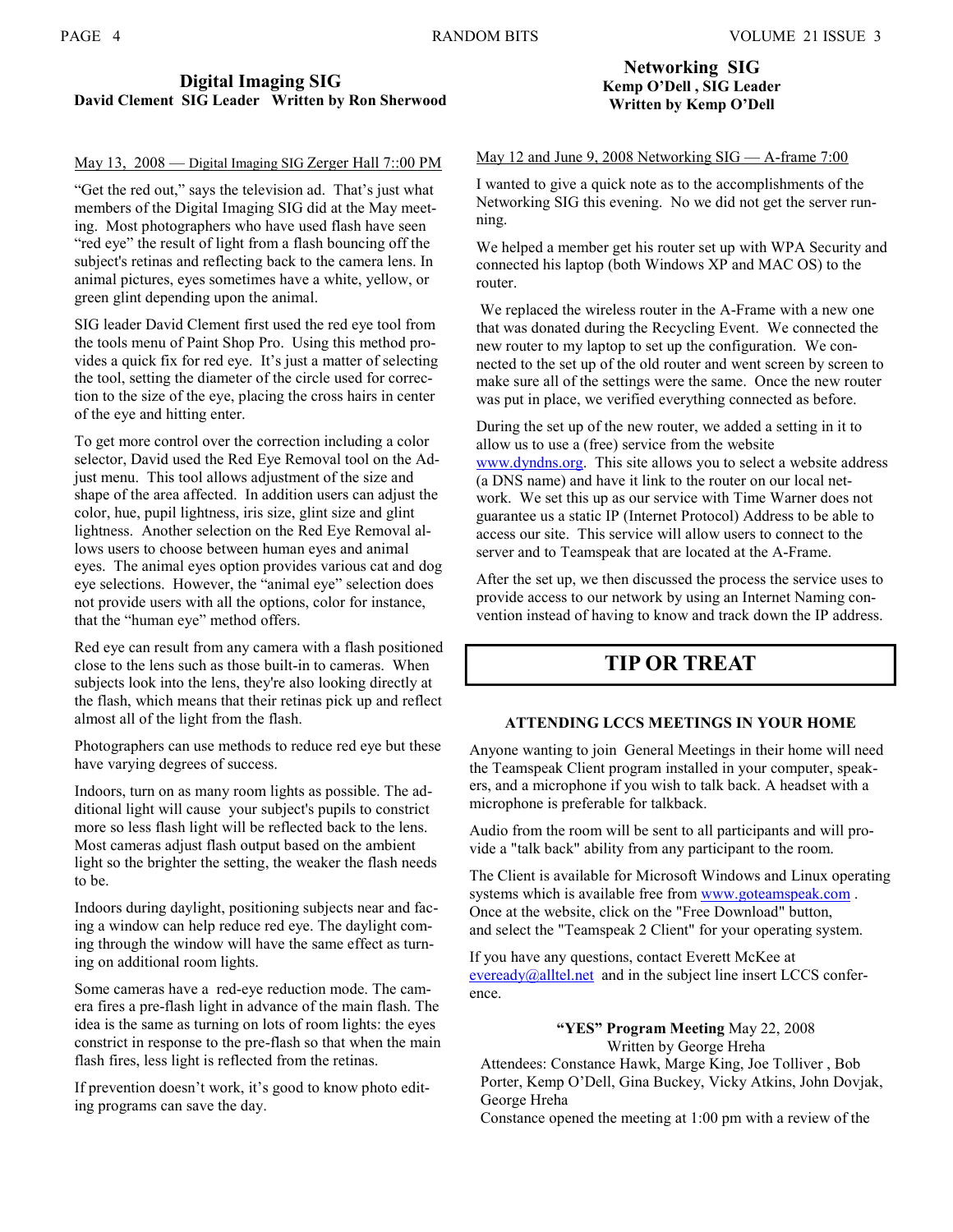past months meeting and seeing if we are moving forward with our portion of the project. John Dovjak stated that Licking County Computer Society has ten computers for the group. The office will get four of the higher speed computers, because of their needs. All of them (fourteen) will have Microsoft XP Professional on them as well as Microsoft Office 2003. There will not be any additional programs installed on them.

As far as printers the LCCS group all recommended that YES look into Laser printer. Constance mentioned that she had a color laser printer that she would donate to the group if we could take a look at it and see if it could be repaired. Kemp said he would take a look at it for them. Gina said she would pick it up and drop it off to Kemp.

The scheduled opening will be August 15. 2008. A target date for everything to be done is August 1st.

Joe Tolliver spoke about the need for a communications closet for security equipment, telephone equipment and networking equipment for the office and classrooms. The group also addressed the need to keep this communication closet under lock and key. Marge King stated she would talk with the Architect.

The next time the group will meet will be June  $19<sup>th</sup>$  at 1:00 pm.

Meeting adjourned at 2:15 pm.

 "YES" Program Meeting June 19, 2008 Written by George Hreha

Attendees: Gina Buckey, Constance Hawk, Vicky Atkins, Marge King, Bob Porter, George Hreha , John Kennedy, Mary Frances Rauch

Constance opened the meeting by welcoming all who had attended.

Discussion of whether the high speed wiring, cat 5 cable had been run in the building. A visit by the group to the building after the meeting was very enlightening. The wiring is not done yet due to the contractor not having the suspended ceiling put in place as of yet.

George stated that John Dovjak relayed to him that all the monitors, keyboards and mice are the same color, cleaned and tested. We are still working on the computers installing the Operating Systems.

LCCS will install Microsoft XP Professional and the complete Microsoft Office 2003 for the computers.

It was still agreeable that they place two laser printers outside the computer lab so they can control the possible excessive printing. One of the printers is for the lab and the other is for the office staff.

Alpha Link will have to be told they need to put blocks on the computers so as not to be able to go to unwarranted sites.

Meeting adjourned to construction site.



conferences in favor of Regional Conferences. The first of these, the 2008 Leadership Development Conference was held the  $17<sup>th</sup>$  and  $18<sup>th</sup>$  of May in West Nyack, New York, and sponsored by Region 1 Advisor and President of Valencia Falls Computer Club.

There were also two annual regional conferences, one in Florida presented by the Florida Area Computer User Groups. It was the 14<sup>th</sup> annual spring conference. Additionally there was the 15<sup>th</sup> annual South West Computer Conference in San Diego 30  $\&$  31 May and the 1<sup>st</sup> of June. I had the pleasure of attending this conference. Here is a link to some of the activities at the conference: http://www.theswcc.org/photonet/misc/ misc.html The South West Computer Conference attendance was in excess of 250 people from at least 8 different states and the District of Columbia.

If you did not get a chance to go to one of the other conferences, you might want to try to make arrangements to attend either the Midwest Regional Conference http:// mwug.apcug.org/ that is going to be held the  $19th-21<sup>st</sup>$  of September. If you do not make this one there is still the Florida Area Computer User Group Fall Conference. http:// www.facug.org/

### THE LCCS/LCAP TEACHING PROGRAM

Written by George Hreha, Chairman

The Teaching Committee met on Thursday, 5-29-08, with the Maintenance sub-committee and went over some of the hurdles they have had to deal with during their installing of Vista on the class computers. Dave Clement, Dave Rauch and Kevin Clement have amassed many hours in doing this task we have asked of them. We, the Teaching Committee, set a few guidelines for them in order to let them know some of our priorities.

The agreement was temporary and subject to change, but we did agree to the date of July 17th for all changes thus giving the Maintenance group a chance to get the computers ready for classes.

Starting in September the Teaching Committee shared our concerns about having too many programs on the Vista side of the class computers. The only programs so far not to be installed on Vista:

Adobe Flash Player Ad-Aware Spybot Microsoft Office 2003 Word Works

All of the above will be available for use on XP Home Edition.

There will be more updates as these meetings progress. If you have questions about the information above, please contact George Hreha, ghreha@columbus.rr.com or 740-924-1925.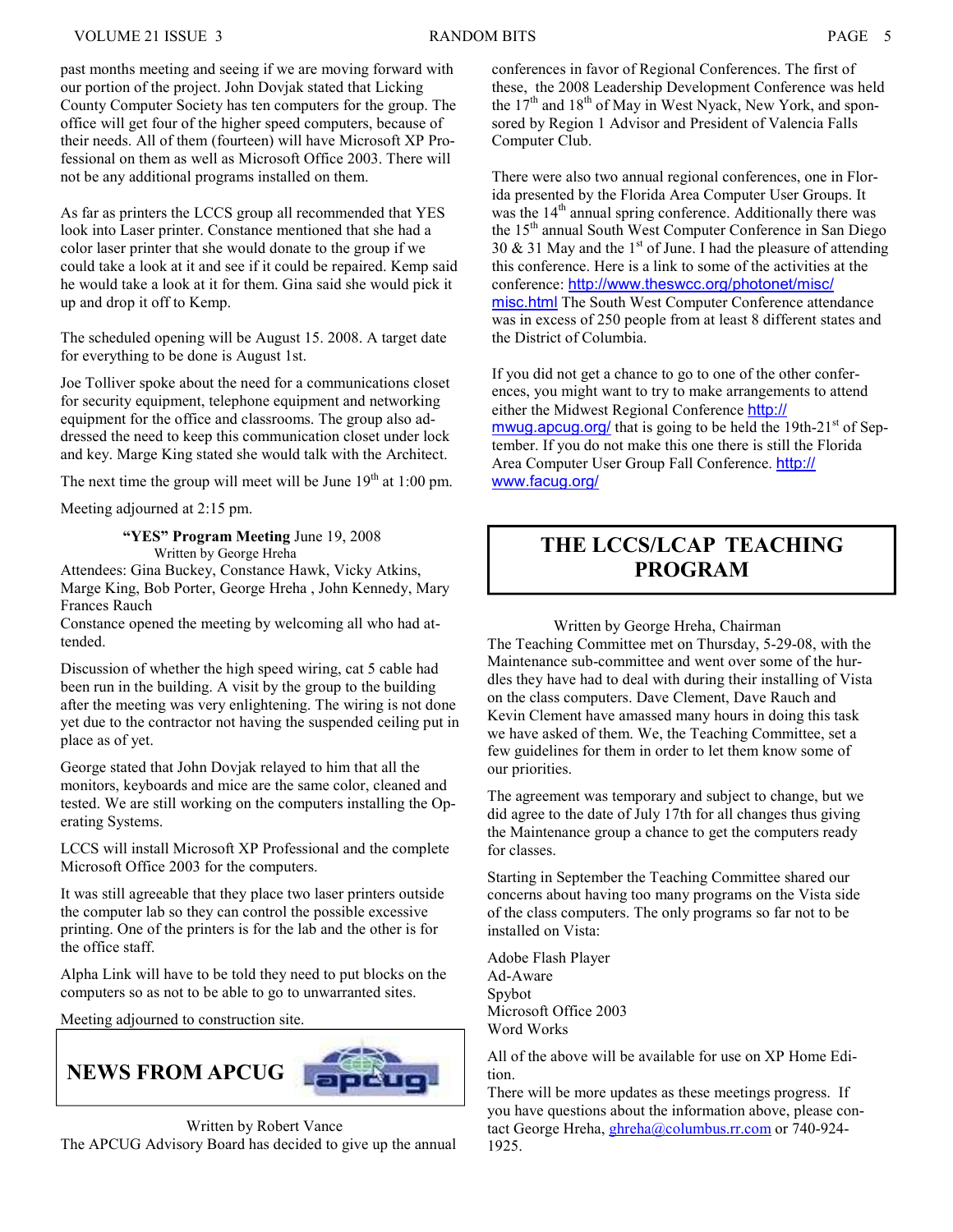#### LCCS MEMBERS SPEAK

#### MAY 2008 RECYCLING EVENT

Written by Jim Amore

We had a great recycling event and it went so smoothly. The recycler was able to pick up all items within a week. We received a check for over two and a half times what we received at our last event. The local donations took care of all the costs and the recycler's check was all profit.

It was so nice to have all the support with 29 volunteers the first day and 26 the second.

We've always had weather problems and this was no different. The first day was great during the day and I tried to leave the canopies up with monitors as anchors, but a severe storm came through during the night and in the morning we found the canopies and monitors wrapped up against the fence. Two old canopies were destroyed. I'll never do that again. You never know with the changing weather in Ohio. The second day was a rainy day but we stayed inside and had the large white canopy over the doorway. We used the pallet jack to take loads back to a sorting area and the forklift took the full Gaylord Boxes back to the storage area. Good job by all volunteers…THANK YOU.

Here are some of the corporate sponsors:

- Park National Bank
- Contour Forming
- Holophane
- Rhodes Storage
- Licking County Litter Prevention
- Bayer Corp.
- City Of Newark
- Helmicks Exterminating Co.

#### GUIDELINES FOR RANDOM BITS ARTICLES

Written by Gina Buckey

1. Submit your articles in Word, Works or the body of an email using Times New Roman 12.

2. Everything should be written as you would like it to be printed in the newsletter.

3. All articles are to be submitted no later than the last day of the month of that meeting. (All July articles are due July 30th and all August articles are due August 31st.) Follow these guidelines for the remainder of 2008.

4. General Meeting articles are to be written by the person presenting the program or they are to have a reliable source write and submit the article following these guidelines for submission. If General Meeting articles are not submitted in a timely manner, Random Bits will not be published for those two months.

5. Because you don't always get a "bounced back" message if your e-mail is not received I am suggesting, before you send the e-mail, you go to Tools and check "Request Read Receipt " so you know your article was Received and Read by the editor. If you do not receive notification your e-mail was read, please resend.

6. JPG photos are appreciated.

NOTE: Your editor will be away from internet access from July 28 until August 3, 2008.

#### HELPING MAKE RANDOM BITS A BETTER NEWSLETTER

How YOU could help make Random Bits a better newsletter.

This issue could have had an article along with photos of the Picnic held on June 14, 2008!

Where are the missing SIG articles?

Be creative and write your own article.

 Ideas: How I accessed my e-mail when on vacation. My Favorite Internet site in Licking County. The Freeware I use, and an evaluation. A Technical Article

#### "A" LCCS Web Board/Forum is Back Written by John Kennedy

LCCS members now have access again to a Web Board/Forum to post questions and comments, and to read important information. To access the new "temporary" board, you will need to go to this address, http://lccs.jta27.com/ and click on the REGIS-TER button. Once submitted, one of the admins will review the request to make sure that it's from one of the members (make sure you allow that e-mails can be sent so you can authenticate your registration). Once approved, and authenticated, you will be able to login and begin taking part in many different types of forum topics.

#### Microsoft SP3— Beware of this Download

Written by John Kennedy

Members are urging people to NOT download and install Microsoft SP3. I'm just reading another article (from Windows Secrets) that says there's still problems. And they have now found out that SP3 causes conflicts with Norton.

#### APCUG ARTICLES

Written by Gina Buckey

As the editor of your newsletter I receive the APCUG PUSH articles. Access to these is available to you from the "new" web forum under the topic APCUG.

#### Fiberglas Credit Union

Written by Jim Amore

The Licking County Computer Society has become a member of the Fiberglas Credit Union. http://www.fiberglas.org/asp/ home.asp

A credit union is a cooperative, not-for-profit financial institution organized to promote thrift and provide credit to members. Having LCCS as a member, allows any member of LCCS the opportunity to join the credit union.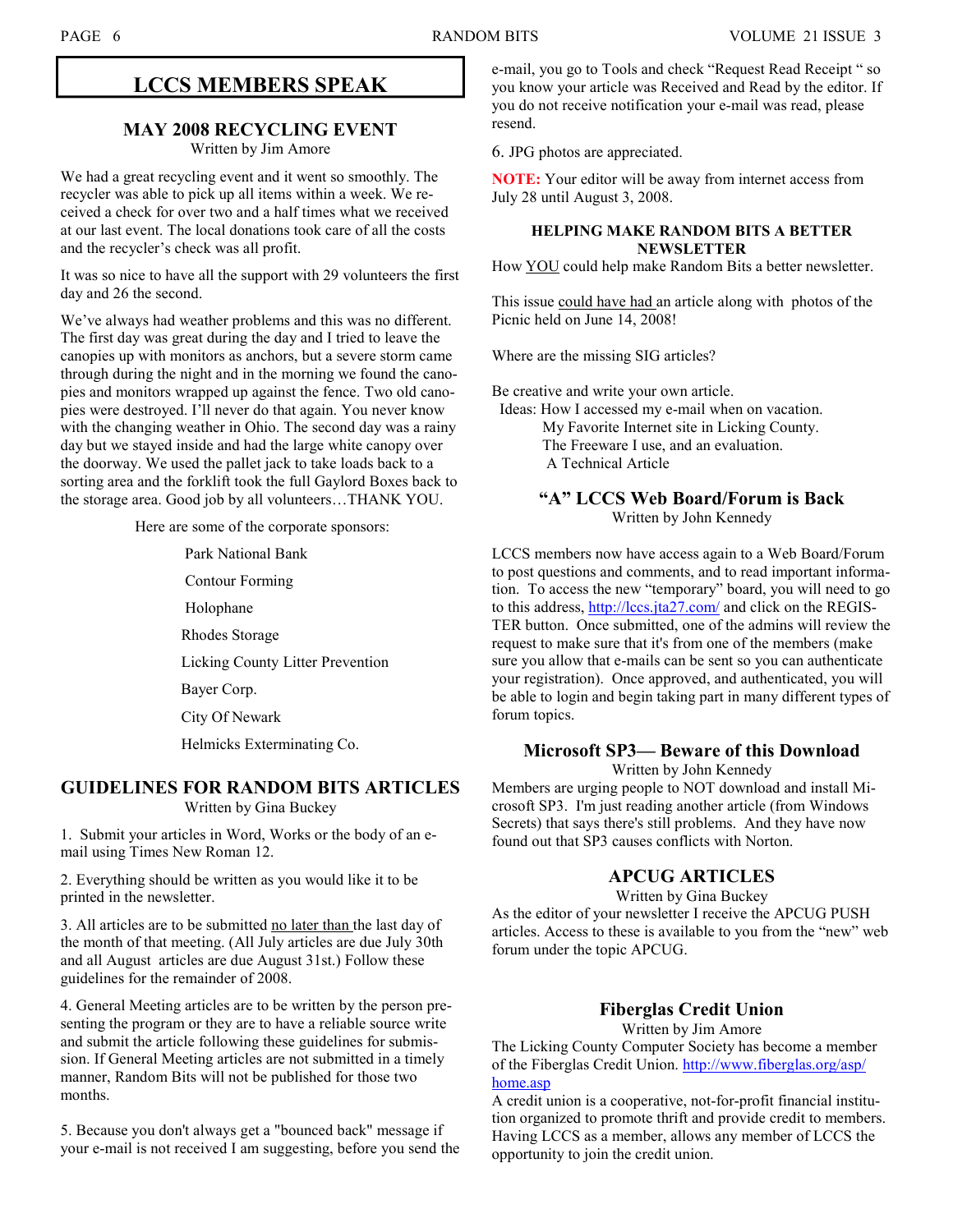#### WELCOME NEW MEMBERS

From May through June 2008

Ken Bixler Shirleen Bowser Wesley Filipow Robbi Meldahl Connie and Steve Hawk

Tammie Stemm Earl W. White, Sr. \*Austin Wilson John P. Wilson

\* Student

#### THANK YOU RENEWING MEMBERS

From May through June 2008

Jamison Ables Ken Baker Kevin Clement

David Lantz **Richard and Dixie McManus** Nancy Swigeart

LICKING COUNTY COMPUTER SOCIETY 2008 LCCS APPLICATION FORM

Check one:  $\Box$  New Membership  $\Box$  Renewal

Please fill out all applicable sections and submit this page to the address shown below.

|                                                                                                                                   | (optional)                                                                                     |  |
|-----------------------------------------------------------------------------------------------------------------------------------|------------------------------------------------------------------------------------------------|--|
| <b>Licking County Computer Society</b><br><b>John Kennedy, Treasurer</b><br><b>78-B South Westmoor Ave.</b><br>Newark, Ohio 43055 |                                                                                                |  |
| Please send your check with this page to:                                                                                         | $\square$ Sent membership card and bylaws<br>$\Box$ Sent new member name to RB                 |  |
| $\Box$ SUSTAINING (life) \$250                                                                                                    | <b>FOR OFFICE USE ONLY</b><br>$\Box$ Updated database                                          |  |
|                                                                                                                                   |                                                                                                |  |
| $\Box$ STUDENT (full-time)  \$12                                                                                                  | of software that violates the software's license<br>agreement.                                 |  |
| $\Box$ SINGLE $\Box$ $\Box$ \$24                                                                                                  | <b>Please note: The Licking County Computer</b><br>Society does not endorse or condone any use |  |
|                                                                                                                                   | E-MAIL:                                                                                        |  |
|                                                                                                                                   |                                                                                                |  |
|                                                                                                                                   |                                                                                                |  |
|                                                                                                                                   | CITY:                                                                                          |  |
|                                                                                                                                   |                                                                                                |  |
|                                                                                                                                   |                                                                                                |  |
|                                                                                                                                   |                                                                                                |  |